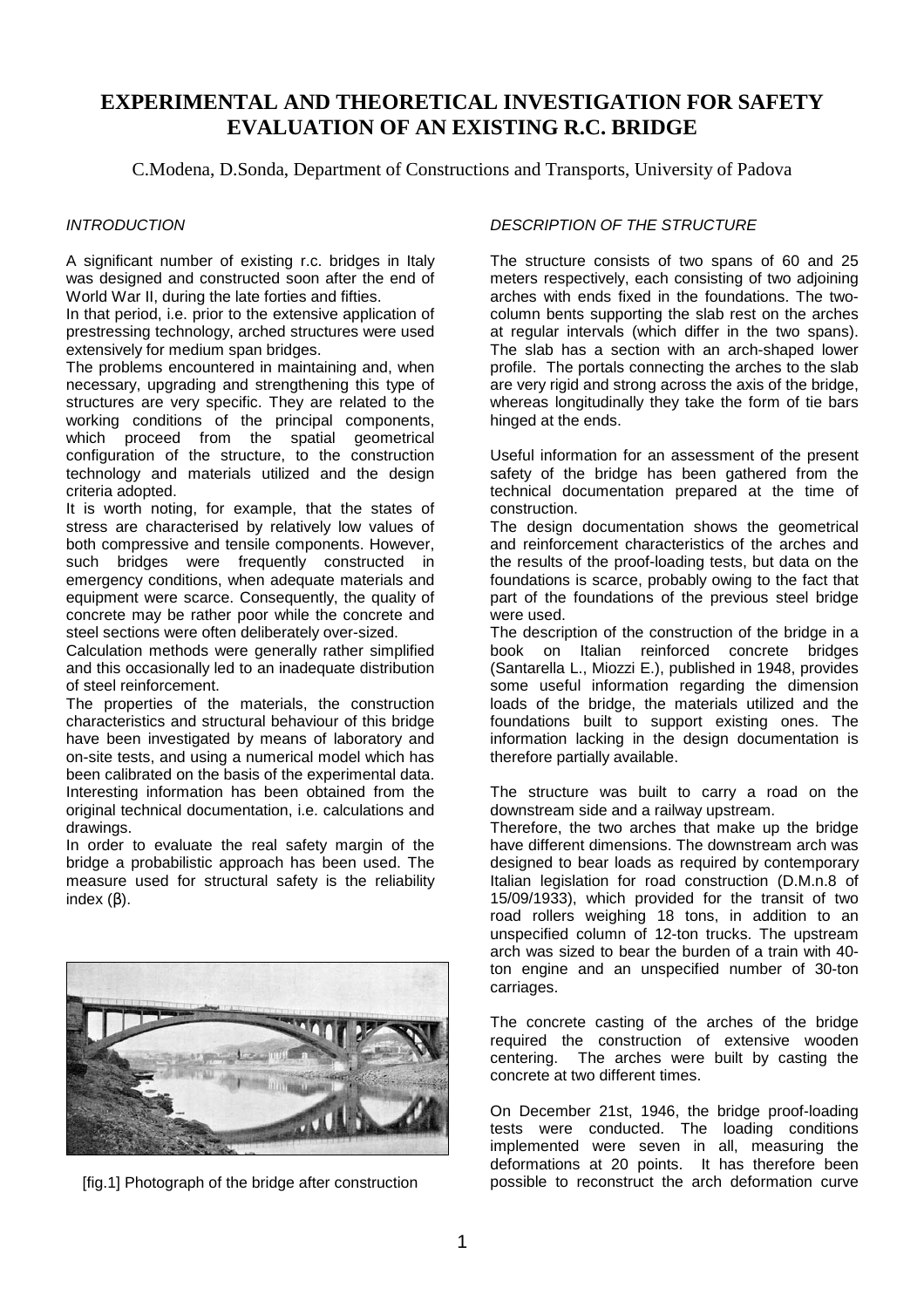[fig.2] and to compare the data with the theoretical values.

The structure presents widespread phenomena of deterioration typical of reinforced steel structures and partly due to the choices in building and modes of execution adopted during construction.

The arches present poor transverse reinforcement for the containment of the main reinforcement; moreover, there is discontinuity in the concrete casting of the arches lengthways. The discontinuity of the longer arch is justified by the construction technique adopted (Santarella L., Miozzi E., 1948), which entailed the segmental-method construction of two successive layers of cast-in-place concrete.

The inadequate wearing course waterproofing system has allowed water to infiltrate through the expansion joints, with consequent concrete washout phenomena and corrosion of the reinforcements.



[fig. 2] Proof-loading test.

## MATERIALS AND STRUCTURAL SURVEY

An accurate visual inspection of the bridge has revealed the presence of typical reinforced concrete deterioration phenomena: inadequate waterproofing of the slab, poor concrete cover of the reinforcement bars, discontinuous concrete casting.

In order to assess the safety of the structure it is necessary to mechanically characterize the construction materials utilized.

It is relatively simple to define the mechanical characteristics of the steel by referring to information on industrial production at the time the bridge was constructed, or by consulting the tests made on specimens drawn from contemporary structures. The initial characteristics may be reduced as a result of corrosion, and the problem then might be to evaluate the presence and extent of corrosion phenomena.

The definition of the mechanical characteristics of the concrete is more difficult since it varies from structure to structure depending on the components, and is uneven within the same structure depending on the laying conditions and subsequent exposure to weather.

To define the mechanical characteristics of the concrete used in the structure, non-destructive tests have been conducted, and three samples of the material have been taken using the core boring technique.

The testing techniques adopted were: rebound hammer, pull-out and ultrasonic pulse velocity; the on-site values obtained were compared with those obtained from the cores later subjected to a compression test.

The tests for the definition of the characteristics of the materials in sections subjected to the greater stress have been executed on the support zone of the arches and on the bents.

The results of the different tests, in terms of compressive strength, have been compared in table 1.

|         | In<br>laboratory<br>tests |          |      |          |            |
|---------|---------------------------|----------|------|----------|------------|
| Rebound |                           | Pull-Out |      | Pulse    | Coreboring |
| Hammer  |                           |          |      | Velocity |            |
| Index   | <b>MPa</b>                | kN       | MPa  | m/s      | MPa        |
| 50.4    | 65.5                      | 31.8     | 39.0 | 3040     | 33.0       |

[Tab.1] Mean compressive strength value

Carbonation depth in the concrete cover, measured on the core, was typically found to 48 mm, and this one could be the reason of high rebound hammer index.

In order to define the overall behaviour of the bridge structure a dynamic identification method has been used, which consists in measuring the vibrations of the structure induced by environmental excitation factors such as traffic and wind [fig.3].

The frequency and time-frequency analysis (Short Time Fourier Transform) of the signals has enabled us to measure the natural frequencies and modal shapes of the structure.



## ESTIMATE OF CURRENT SAFETY LEVEL

The bridge is currently being used for road traffic only; the railway line no longer exists. The structure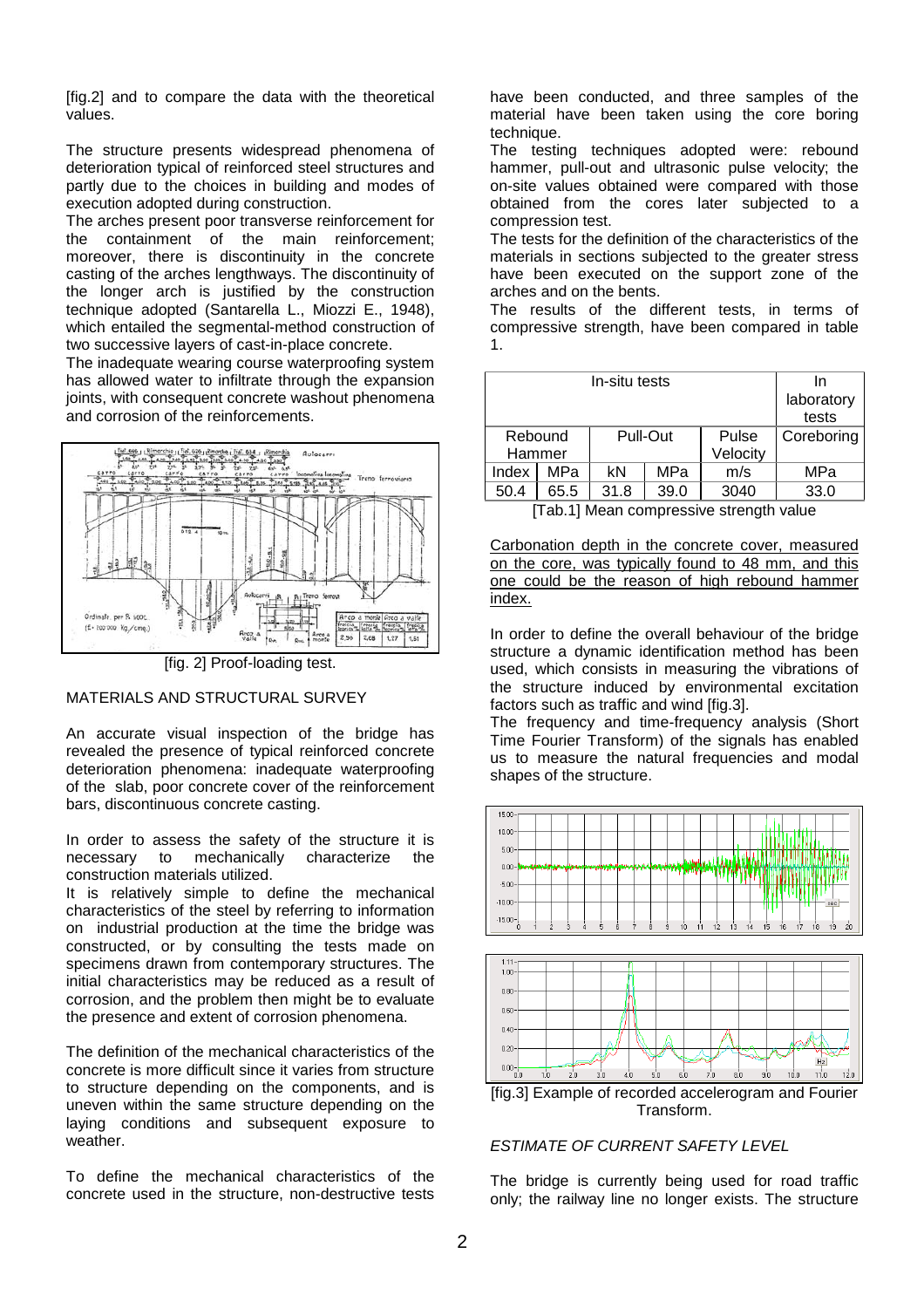was designed to bear different loads from those provided for by current legislation concerning road bridges.

A refined mathematical model [fig.4] for the analysis of stress distribution in the structure allows us to conduct more accurate structural checks as compared with the necessarily simplified ones utilized in the design (Modena C., Sonda D., 1994).



[fig.4] Numerical model of the bridge.

At the design stage the arches of the bridge were designed with dimensions that varied according to the different loads of the railway line and road traffic. Given the load bearing capacity currently required for roads the upstream arch is oversized; if the overall spatial behaviour of the structure is considered the entire bridge proves to be adequate for present loads. The finite element model utilized for the structural analysis [fig.4] has been calibrated by means of a comparison between the natural frequencies of vibration measured and those of the numerical model, as well as by reproducing in the model the proof-loading tests and by comparing the deformations with the measured ones.

The use of numerical modelling has allowed us to determine with a lesser degree of uncertainty than at the design stage, the state of stress of the sections. Stress distribution has therefore been updated thus reducing the margin of variability.

In order to update the values of the mechanical characteristics of the materials utilizing the test values a Bayesian inference technique has been used, with a probabilistic approach to the data (Madsen H.O., Krenk S., Lind N.C., 1986).

If the distribution law is Gaussian-type, the Bayes theorem assumes a simple expression, and allows us to calculate the conditional probability (Ciampoli M., Napoli P., Radogna E.M.,1990).



The procedure has been applied to concrete, defining its characteristics "a priori" on the basis of indications provided in the design documentation and of considerations concerning the characteristics of the materials utilized at the time.

The values concerning concrete strength supplied by the tests have been utilized to update the "a priori" distribution by means of a procedure based on conditional probability to obtain a definition of the distribution "a posteriori".

The concrete compressive strength, defined "a posteriori", shows an increment in the maximum value and a decrement in the variance [fig.6].



[fig.6] "A priori" and "a posteriori" probability distributions of concrete compressive strength.

The use of Bayesian inference techniques, coupled with a method of estimating failure probability based on FORM-type procedures (First-Order Reliability Method), allows for direct updating of failure probability as compared with the initial one.

Utilizing level II probabilistic procedures the measurement of structural safety is carried out by means of the safety index  $β$ , which is directly linked to the failure probability through the relation:  $P_f = \Phi(-\beta)$ , and is the measure of the distance of the limit state surface from the origin.

The support cross sections of the arches are stressed by combined compression and bending, and therefore the problem has arisen of defining an adequate limit state function.

A preliminary analysis was carried out to locate in the M-N interaction diagram the area where the representative points of the stress state were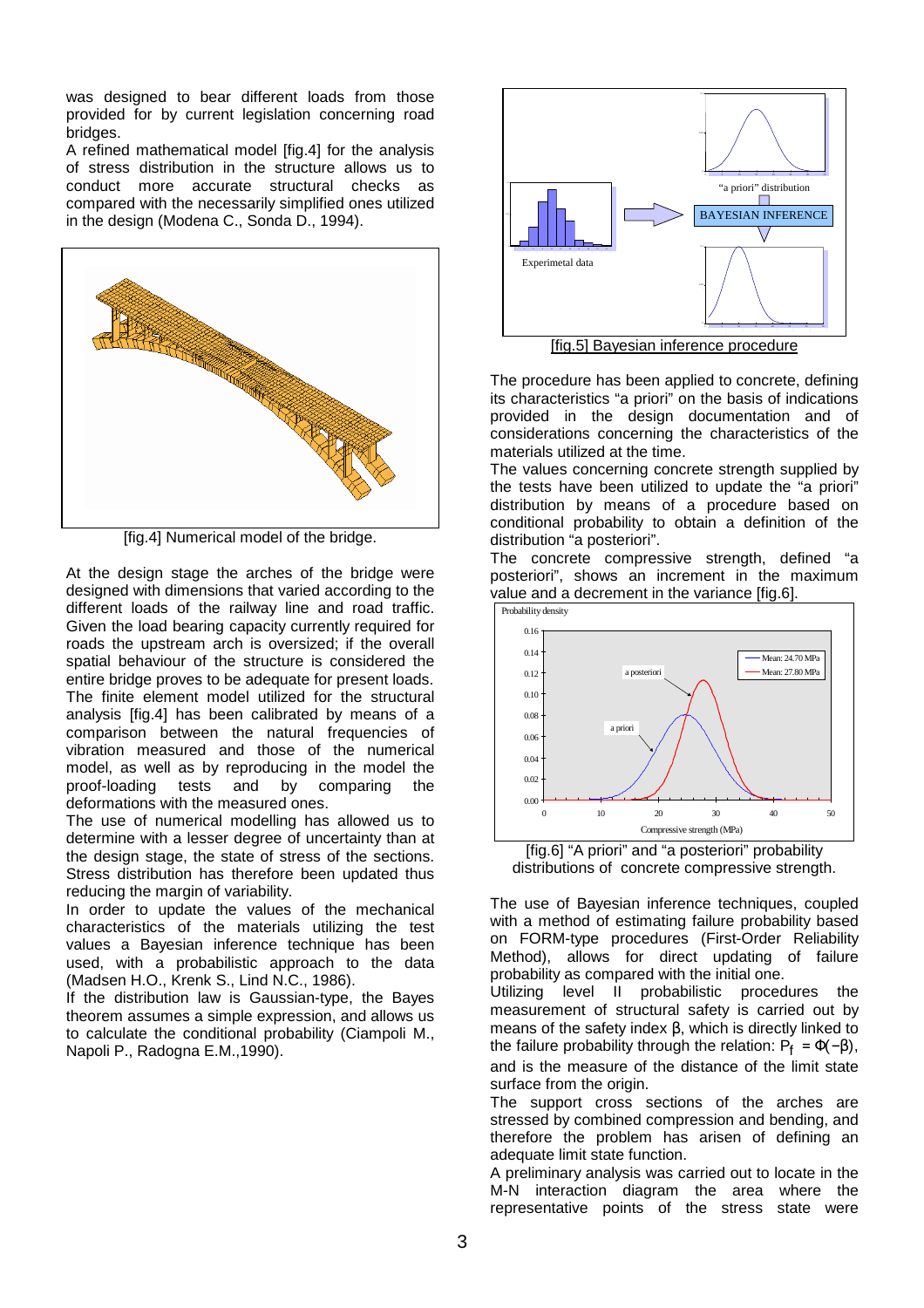situated, and in this area a linearization of the limit curve was made [fig.7].



[fig.7] M-N interaction diagram in the support cross section of the main arch.

By expressing the line as based on the problem random variables, the limit state function has been defined as the distance between the representative point of the stress state and the line with which the failure M-N interaction diagram has been linearized.

Utilizing the results of the core boring and pull-out tests for the arches we have proceeded to update the probability of exceeding the limit state. In order to update the probability of reaching the bents limit state the results of the core boring, pull-out and rebound hammer tests have been utilized.

The results of the different failure probability values for the main span arches have been compared in table 2.

| $L = 60.00$ m                   |                | " A priori "<br>values |                                 |                      | "A posteriori "<br>values         |
|---------------------------------|----------------|------------------------|---------------------------------|----------------------|-----------------------------------|
| <b>Section</b>                  | Load<br>Com.   | Safety<br>index<br>B   | Failure<br>probability<br>$P_f$ | Safety<br>index<br>β | Failure<br>probability<br>$P_{f}$ |
| Springing<br>section            | 1              | 3.97                   | $3.66 \cdot 10^{-7}$            | 6.43                 | 11<br>$6.54 \cdot 10^{-7}$        |
| (downstream)<br>arch)           | $\overline{c}$ | 3.78                   | $7.93 \cdot 10^{-5}$            | 6.16                 | 10<br>$3.64 \cdot 10^{-7}$        |
| <b>Springing</b><br>section     | 1              | 4.15                   | $1.66 \cdot 10^{-5}$            | 6.68                 | $1.17 \cdot 10^{-\overline{11}}$  |
| (upstream<br>arch)              | $\overline{2}$ | 3.96                   | $3.81 \cdot 10^{-7}$            | 6.46                 | 11<br>$5.10 \cdot 10^{-7}$        |
| <b>Section</b><br>at $45^\circ$ | 1              | 4.43                   | $4.80 \cdot 10^{-6}$            | 5.99                 | $1.07 \cdot 10^{-9}$              |
| (downstream)<br>arch)           | $\overline{c}$ | 4.14                   | $1.76 \cdot 10^{-7}$            | 5.80                 | $3.27 \cdot 10^{-9}$              |
| <b>Section</b><br>at $45^\circ$ | 1              | 4.44                   | $4.41 \cdot 10^{-7}$            | 6.23                 | 10<br>$2.38 \cdot 10^{-7}$        |
| (upstream<br>arch)              | $\mathfrak{D}$ | 4.32                   | $7.86 \cdot 10^{-7}$            | 6.07                 | 10<br>$6.39 \cdot 10^{-7}$        |

[Tab.2] "A priory" and "a posteriori" failure probability values for the main span arches.

The β safety index values can be estimated by referring to the ones indicated in Eurocode 1: the safety index for the ultimate limit state is  $\beta$ =3.8.

In the paper the application of experimental and theoretical procedures for updating the safety level evaluation of an existing r.c. bridge and thus deciding its possible upgrading is presented.

Numerical models capable of reproducing the spatial behaviour of the structure, which have been calibrated with dynamic identification techniques and with the results of proof-loading conducted at the test stage, have been used for reproducing in an adequately reliable manner the actual behaviour of the structure also under load conditions differing from those of the calibration.

Bayesian inference techniques allowed for a consistent use of the values of the tests conducted on the materials in the frame of the failure probability updating methods applied to the sections of the structure subjected to the more severe effects of the applied loads as provided for by current regulations.

The verifications that have been conducted have demonstrated that the loads effects are lower then the resistance capacity of the structure. It has therefore been possible to hypothesise a widening of the bridge roadway in order to adapt it to present-day traffic conditions, with interventions limited to the elimination of the effects of deterioration, but without having to introduce any structural reinforcements on the existing main structural components (the arches).

The adaptation of the section involved the widening of the roadway from the present 8 meters to 12.30 meters through the construction of two overhangs along the sides of the slab. The new overhanging structure provides for reinforced concrete cantilever beams anchored to the existing structure by means of dywidag-type prestress bars.

The verification of the structure through a numerical model which reproduces the widening for the roadway, and the consequent application of the extra loads required by law, has demonstrated the adequacy of the structure.

## REFERENCES

Ciampoli M., Napoli P., Radogna E.M.,(1990) Criteri generali per la stima della sicurezza nella scelta degli interventi sulle costruzioni esistenti, L'industria italiana del cemento,- Novembre 1990 - pp.902-922 Eurocode 1: Basis design and action on structures - ENV 1991-1, September 1994 Madsen H.O., Krenk S., Lind N.C., (1986), Methods of Structural Safety, Prentice Hall, Englewood Cliff, New Jersey, 1986 Modena C., Siviero E. (1992), Rehabilitation and strengthening of arch bridges: two case studies, 3<sup>rd</sup> International Workshop on Bridge Rehabilitation, Darmstadt, June 1992

Modena C., Sonda D. (1994), Assessment experiences of medium span r.c. arch bridges,